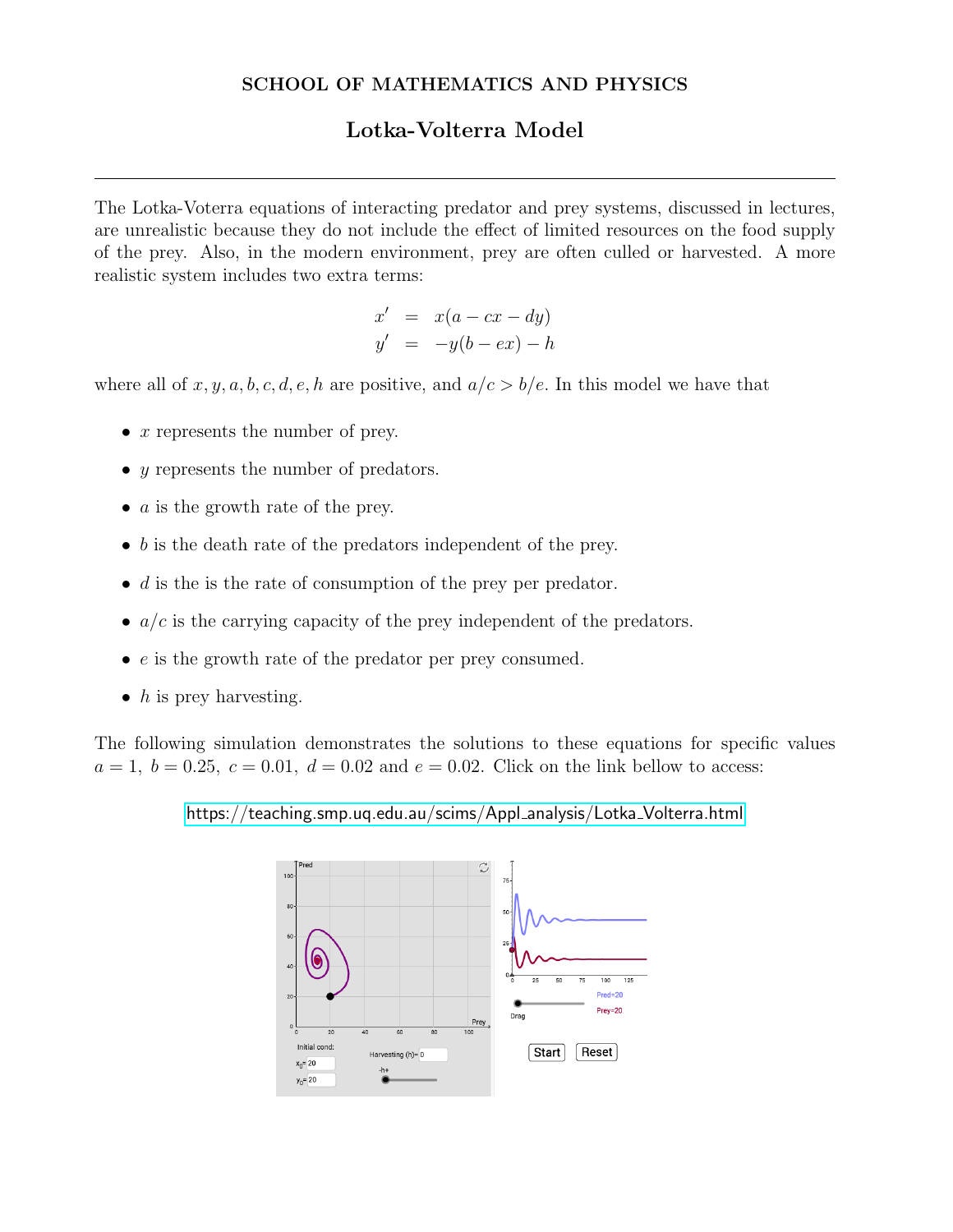#### SCENARIO

In questions 1 and 2 imagine an actual situation where  $a = 1, b = 0.25, c = 0.01, d = 0.02$ and  $e = 0.02$  and  $h = 0$  and there is danger prey may go extinct if the prey population levels dip below 4.

Use the simulation to help you answer the questions. Change the initial conditions within the simulation and drag the slider to analyse the values of prey and predator.

## Question 1

Which of the following initial populations will probably mean that the prey go extinct?

- (i)  $x = 40$  prey and  $y = 20$  predators.
- (ii)  $x = 30$  prey and  $y = 20$  predators.
- (iii)  $x = 20$  prey and  $y = 20$  predators.
- (iv)  $x = 60$  prey and  $y = 5$  predators.

#### Question 2

A ranger decides to kill off half of the predators. Which of the following initial populations will probably mean that the prey go extinct?

- (i)  $x = 40$  prey and  $y = 20$  to 10 predators.
- (ii)  $x = 30$  prey and  $y = 20$  to 10 predators.
- (iii)  $x = 20$  prey and  $y = 20$  to 10 predators.
- (iv)  $x = 60$  prey and  $y = 5$  to 3 predators.

#### Question 3

Regular harvesting, say  $h = 7$ , can have unpredictable results. Which of the following initial conditions will show an unpredictable result? Which of them will probably mean that the prey go extinct?

- (i)  $x = 74$  prey and  $y = 20$  predators.
- (ii)  $x = 30$  prey and  $y = 25$  predators.
- (iii)  $x = 62$  prey and  $y = 21$  predators.
- (iv)  $x = 20$  prey and  $y = 8$  predators.